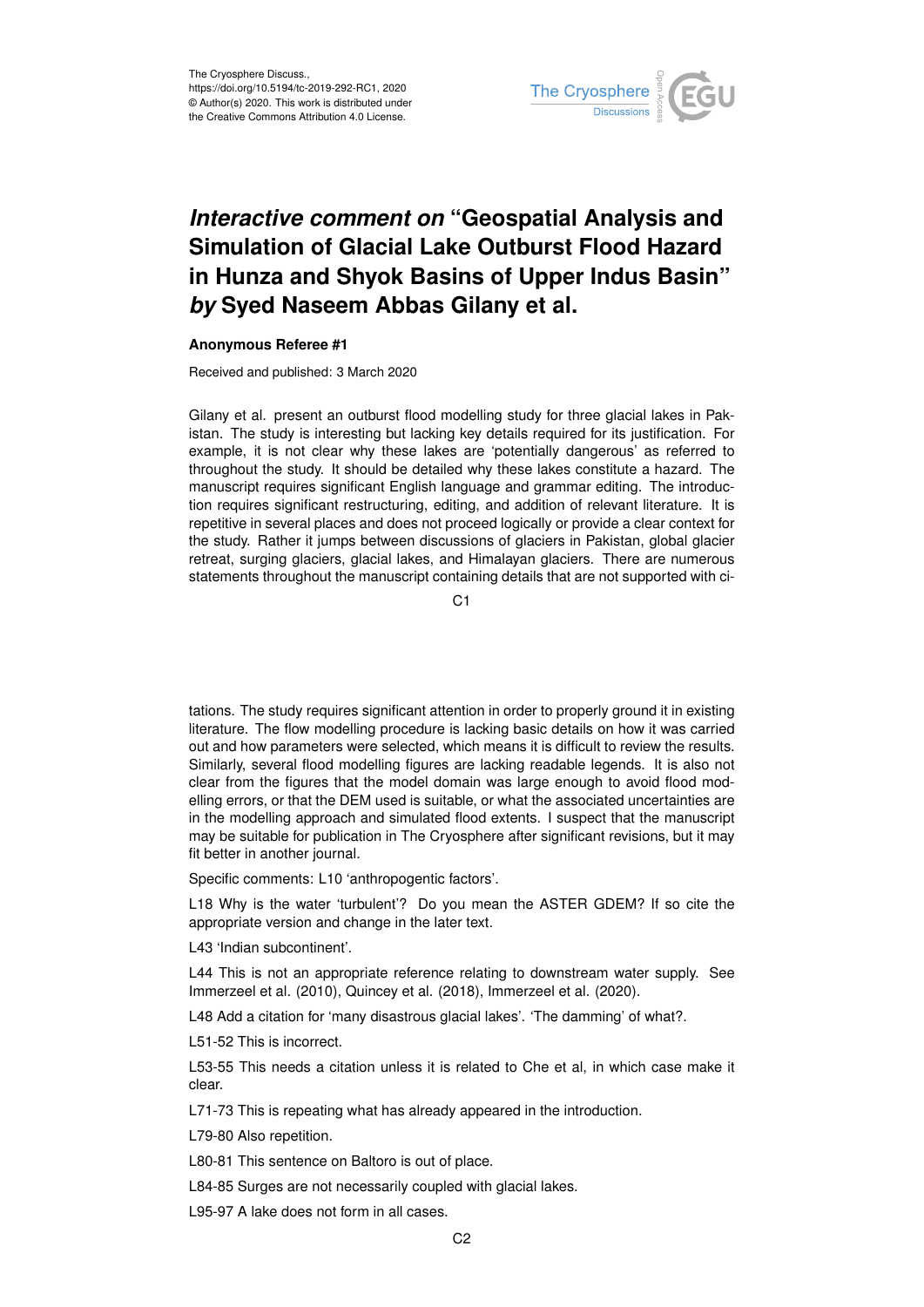L98 Vital for the stability of what, the lake?

L99 What is a 'heavy accumulation zone'?

L109 'quite similar in length'?

L111-112 Provide a citation. Is this on average? I'm not sure it is really relevant.

L133 Superscript '2'

L152 Provide a citation.

L166 I think the grey shading between the panels is unnecessary. What are the brown coloured lines within the green polygons? Please show the location of all lakes modelled in this figure.

L176-178 I'm not sure that 'panoramic views' are relevant to the study, nor the following sentence.

L183 Specify the source of the glacier outlines. It would be useful to add an elevation model or river network to show the basin topography and flow direction.

L189 What are the other glaciers in addition to 'valley glaciers'?

L197 Use degree symbols.

L199 This figure could be added as a panel alongside Figure 2.

L205 Is this a version of the ASTER GDEM or a DEM you have generated using ASTER data? How were the data interpolated and why?

L214-215 Provide an NDWI citation.

L219 Specify the HECRAS version you used and whether it was a 1D or 2D model. Refer to other studies that have used HEC-RAS to model GLOFs, including limitations such as consideration of sediment loading and bank erosion.

L233-234 The meaning of this is unclear.

 $C<sub>3</sub>$ 

L256 What is 6b?

L270 What are the specific thresholds used for these decision rules?

L279 What is 'erosion and blocked lakes'?

L280 Use km2 for consistency.

L285 '5 km'.

L297 Earlier it was stated that you used a 15 m DEM. How was the energy slope derived?

L305 Detail why this empirical relationship is suitable for application to the lakes in your study.

L316 Quote fewer significant digits. Does depth refer to a max/mean depth?

L319 What is the 'data input interval'? Is this the complete duration of the simulation, or time to peak discharge?

L334 Why is this a potentially dangerous lake? The text is not visible on panels d-f. Why does it look like the model formed a large lake on (d)?

L343 Why is the damage extent in metres. Shouldn't this be an area?

L347 What was the source of information for the village areas?

L355 The village/buildings should be marked for clarity. Add a scale and north arrow.

L374 The 3D model on the left needs further information adding (legend, lake location, markers etc).

L393 These lake depth values are very small. What is the source of the data?

L402 The panels need legends.

L411 Specify what you mean by 'damage extent' and other 'output parameters'. Are